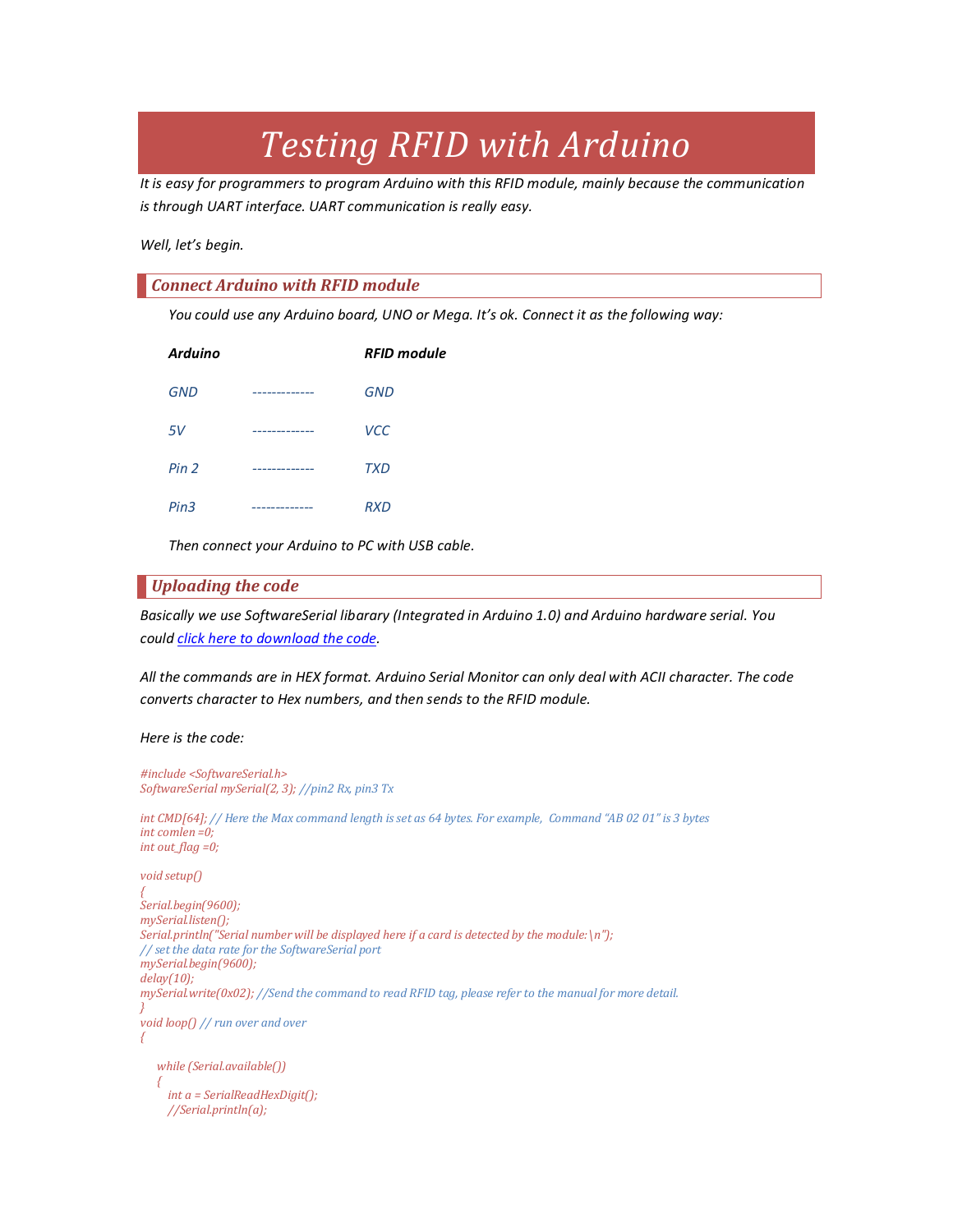```
if(a>=0){
     CMD[comlen] = a;comlen++;delay(10);\lambdafor(int i=0; i<comlen; i+=2){
    int c = mySerial.write(\widehat{CMD[i]^*16 + CMD[i+1]}; //Convert Hex Characters in to Hex number, and send it to RFID.
   \left| \right|comlen = 0;while (mySerial. available() {
  byte C = mySerial.read();if (C<10) Serial.print("0");
  Serial.print(C,HEX); //Display in HEX
  Serial.print("");
  out\_flag = 1;if (out_flag >0) {
   Serial.println();out\_flag = 0;\overline{\mathbf{r}}\overline{\mathcal{X}}The following function is to receive data and judge if it is HEX character. Hex characters
include 1,2,3,4,5,6,7,8,9,0,a,b,c,d,e,f,A,B,C,D,E,F
Any other characters sent with the command will be ignored.
int SerialReadHexDigit()
₹
 byte c = (byte) Serial.read();
 if (c == '0' \&& c == '9') {
   return c - '0';
 } else if (c \ge -a' \&& c \le -f'} {
   return c - 'a' + 10;
 } else if (c \geq a' \&& c \leq F') {
   return c - 'A' + 10;
 \} else {
    return -1; // getting here is bad: it means the character was invalid
\overline{\ }
```
# **Result**

In the setup(), we sent command to read RFID tag. So open the Serial monitor, you could put the RFID card on the module.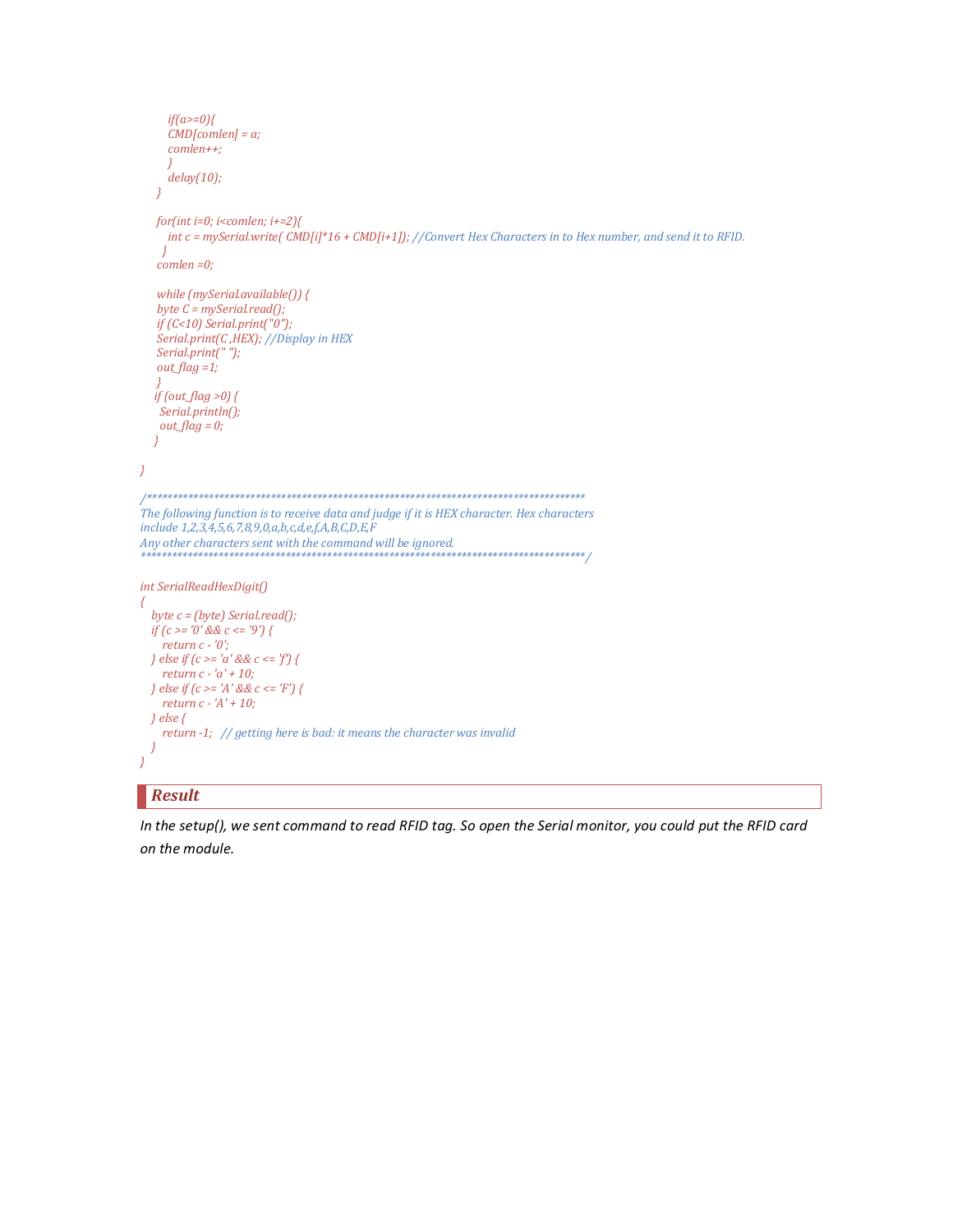

*You could send command in the Serial Monitor. Here we send command 01 to detect the card.*

| co COM7                                                                   | <b>COLLECTION</b> | $-\mathbf{x}$<br>o |                          |
|---------------------------------------------------------------------------|-------------------|--------------------|--------------------------|
| 01                                                                        |                   | Send               |                          |
| Serial number will be displayed here if a card is detected by the module: |                   |                    | $\overline{\phantom{a}}$ |
| 8C 9A F5 10                                                               |                   |                    |                          |
|                                                                           |                   |                    |                          |
|                                                                           |                   |                    |                          |
|                                                                           |                   |                    | Ξ                        |
|                                                                           |                   |                    |                          |
|                                                                           |                   |                    |                          |
|                                                                           |                   |                    |                          |
|                                                                           |                   |                    | ٠                        |
| <b>V</b> Autoscroll<br>No line ending                                     |                   | 9600 baud          |                          |

*Put the card on the module and then leave:*

| co COM7                                                                   | ه اد | $\mathbf{x}$    |   |
|---------------------------------------------------------------------------|------|-----------------|---|
|                                                                           |      | $\mathsf{Send}$ |   |
| Serial number will be displayed here if a card is detected by the module: |      |                 | ۸ |
| 8C 9A F5 10                                                               |      |                 |   |
| 01<br>FE                                                                  |      |                 |   |
|                                                                           |      |                 | Ξ |
|                                                                           |      |                 | ٠ |
| <b>V</b> Autoscroll<br>No line ending                                     |      | 9600 baud       |   |

*Please refer to the [Manual](http://www.elechouse.com/elechouse/images/product/13.56MHZ_RFID_Module/13.56MHZ_RFID_Manual.pdf) for more information about the commands.*